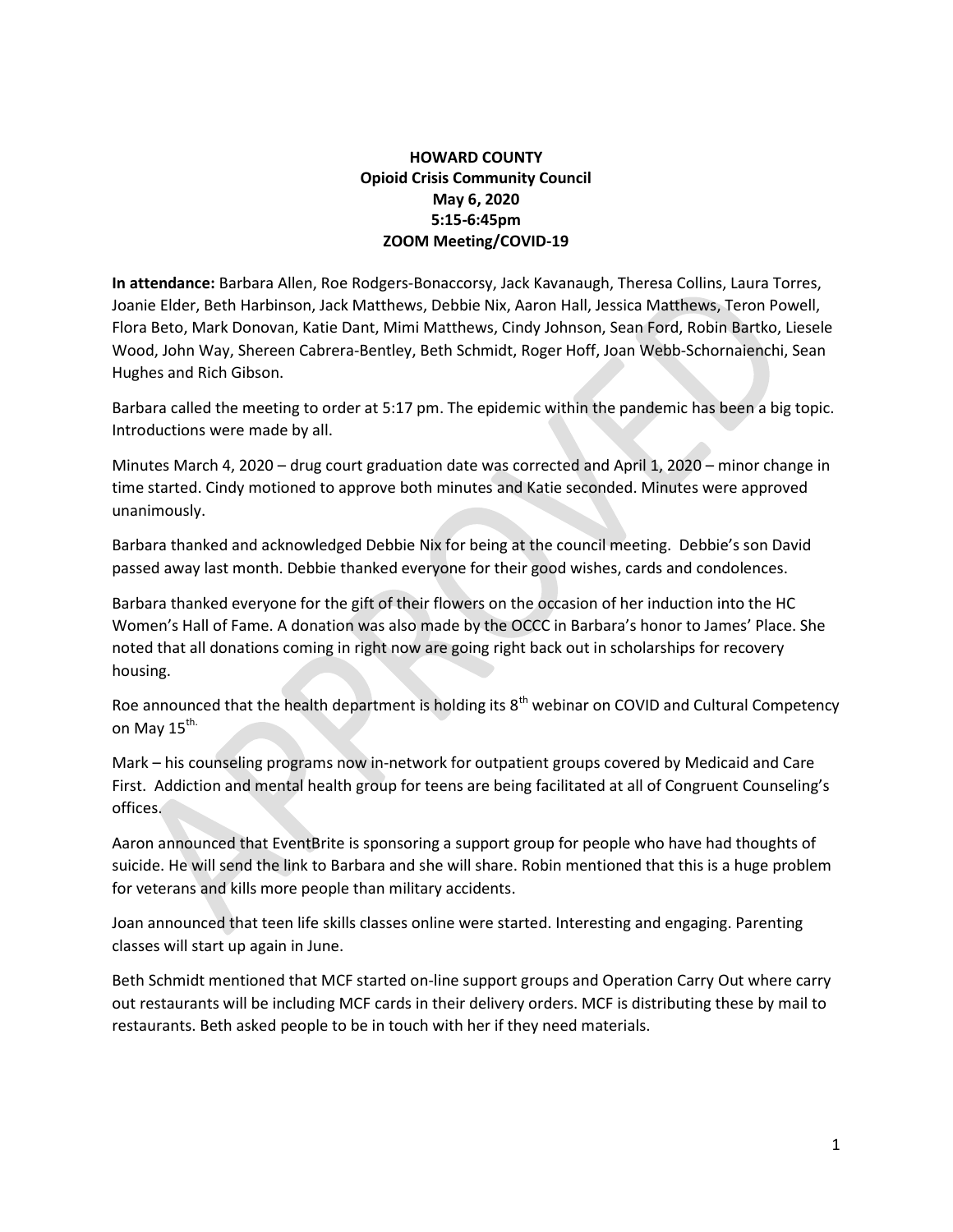Debbie asked if they had considered doing any of these with liquor stores. Beth said some conversations are on-going. They were not very interested. Beth H. will ask Ed at Jason's Liquors if they will allow these cards. Debbie will also ask a contact. Someone else will speak with a smaller pharmacy.

# Updates/Announcements

Agency Updates:

HCHD - Roe Rodgers-Bonaccorsy

- May Mental Health Awareness Month wear green tomorrow and take a pic and forward or tag  $\frac{4}{11}$  or text to 240-712-8143
- May 11<sup>th</sup> Prevention of prescription drug abuse Liesele leading, Deterra bags are being distributed by the food bank and other agencies, 200 have been passed out, 2000 within the next two weeks
- Weekly Behavioral Health Webinars since mid-March. Some are open to the public.
- Fentanyl Awareness Campaign Liesele is contact.
- Mental Health Awareness Shereen is contact feedback has been solicited.
- Telehealth Provider List has been developed and is on their website
- BHA.HEALTH.GOV website has additional information and hosts provider meetings
- Lots of COVID-specific information on the county's website and operating phone lines as well
	- o 2 Days a week testing at the VEIP site
	- o PPE Equipment is also available for providers on their website
- Social Media increased focus on this method of communication and a consultant has been involved

Roe has also contacted providers to ask about their concerns. Heard back from 12. Many are using Telehealth and accepting intakes. Some recovery houses have a few vacancies. Oxford House has some and Living in Recovery has one male bed open at this time. Residents have single rooms. Howard House is full. Check online at: LIRHOWARDVOUNTY.ORG to apply.

Grassroots – mobile crisis counseling via phone and accepting some limited walk-ins. Crisis Stabilization Center – on site but trying to talk through on the phone first. Harm reduction kits are being handed out. They found one person in withdrawal and gave them BUP; they will start at Silverman tomorrow. Services are operating. Food and toiletries and gift cards are still being given out and donations are being accepted at the door as well. Diapers, cleaning supplies and PPE are in demand. Not accepting clothing currently.

Congruent Counseling has 40 therapists working on telehealth. Only a 5% reduction but many of them are coming back. Outpatient and IOP going well also supported on telehealth. Can go into a separate room and come back when needed. Insurances are covering but when things open back up, we are not sure how that will be handled or when this telehealth benefit will not be covered.

Roe was on a call re this today. At Hogan's press conference, he announced some loosening. But no answers about this yet. The question will continue to be pursued.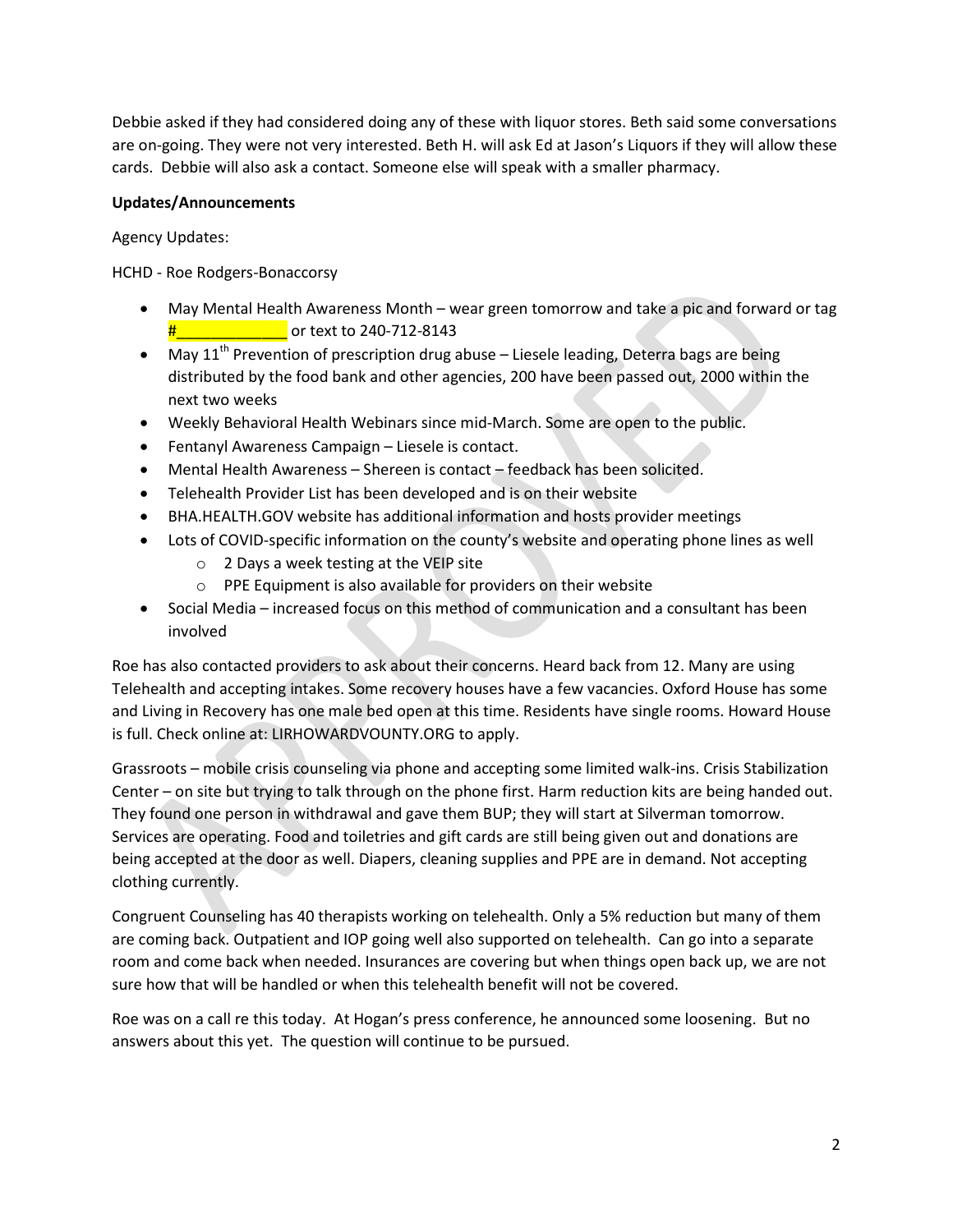Teron (Silverman) mentioned that at the Federal level, everything will stay the same until the emergency declaration is done and he believes that telehealth will continue to be covered until the state order is completely lifted.

All clients in maintenance mode right now. Actually doing "inside the building" telemedicine for methadone clients. PPE being used for up front personnel. Their clients 45 and older love to stay on the phone. Folks that were evasive before are evasive now. Still accepting intakes. They offered to take care of the medication piece and encouraged providers who needed support in this regard to contact him. Pharmacies are delivering. Vivitrol and BUP injections are continuing. 50 – 60 patients a day down from 200 a day. Uptick of people going to the hospital – Teron is confirming their prescriptions by phone when this is the case.

# Detention Center – Jack Kavanagh

Lowest population since he has been there – under 200. At a high, it was 400. Still doing treatment. Looking into virtual programing to pump in information to each unit to improve spacing. Mental health staff are doing unit by unit meetings. Twice a week sending staff into units to keep people up to date. Staff has anxiety too, but they get to go home at the end of the day.

Deputy Director has been creative and people in the yards with Hula Hoops and held BINGO. Has been interesting.

Part time nurse has tested positive for COVID but no cases in the population yet and it has been 15 days since that incident. She was wearing PPE while she was in the facility.

### HCPD – Theresa Collins

Seen a decline in overdoses. Non-fatals are down 27.6%. 8 last year. 3 this year. Not sure if Narcan is being administered at home and then it is not being reported to the police.

Drug supply chain is supposedly down but they are replacing with other items.

Fatals are up by 28% - 9 in 2020, 7 in 2019 YTD. Note: while the % appears high, the number increase is two.

Not seeing a big uptick but not a huge decrease either.

Barbara said that around the state folks are reporting an uptick. Theresa said that she has heard things are fairly stable. Barbara's concern is that word of mouth matters and people in recovery are hearing this. HIDTA is looking to see where this info is coming from – what are the facts versus rumor. Anne Arundel reportedly has had an uptick.

Beth S. said that some info has come directly from families. She knows 5 within the past 6 weeks and another 2 within the last 24 hours. Medical Examiners are telling families directly even though they are being told there is a 90 day wait for reports. 7 Frederick County, 1 Howard County, 1 Carroll County.

Debbie mentioned that David will be reported in Frederick County as a possible overdose even though he was from Howard County.

Human Trafficking is down because massage parlors are closed but private parties are being held.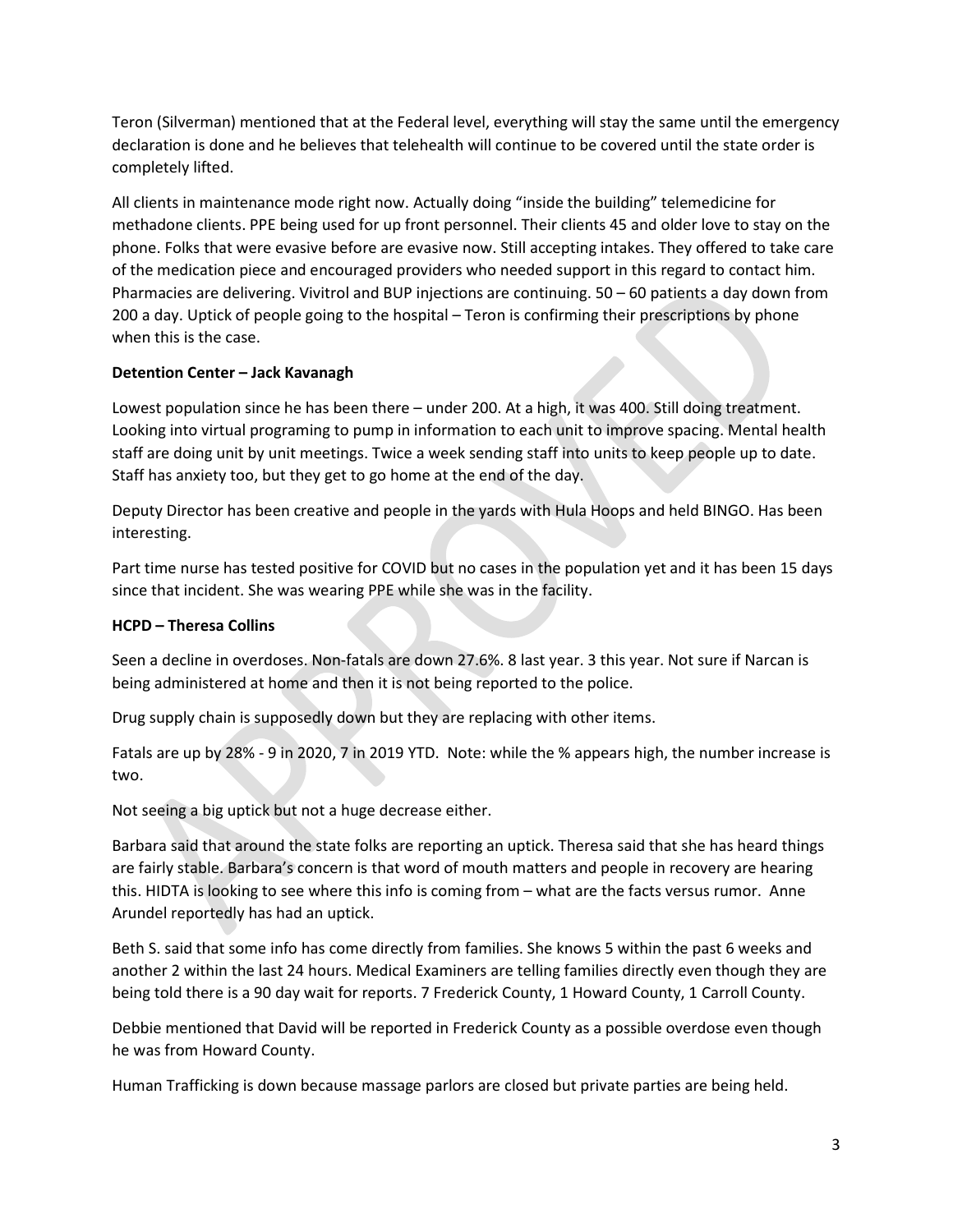HoCo reports calls they respond to.

### HCGH – Laura Torres

Hospital is status quo. Telehealth is operational. Keeping non-essential personnel at home so they can reserve PPE. Peers are working remotely as are the navigators. Set up to have access to medical records so they can monitor patient list and reach out via the nurses to engage patients or calling them directly on cell phones. Sometimes contacts are being made later since they are coming in extremely sick in some instances. Fewer mental health and SUD patients because people are not coming in.

Aaron Hall (peer at hospital) has been doing a lot of work following up with patients on the phone. He shared that there are 3 peers on the team. Aaron is doing follow up and they are learning a lot of things during this crisis about electronic health records. Some people are not aware of all the recovery resources there are in the community. Out of 68 people, only 2 people who said they need no help. People are accepting the call backs as well.

Screening has been a little more challenging to get all the questions in because of all the COVID questions. Numbers seem to be highest with marijuana. Alcohol is second.

Narcan is available but some patients are hesitant to fill prescriptions.

Debbie said HUGE difference to what we heard 4 years ago.

#### Peers – Jack Matthew

Wears many hats and will report out from those perspectives. Discussed preparing for a major increase in returning to use OR to getting into recovery. Stimulus checks are adding to this problem.

Howard House – work interrupted for most and all are in the house. They have reached out to 12 Step programs to provide literature and log on to Zoom meetings regularly. On telehealth with local clinics. No one has left or used. Reinforcing that they are in a safe place. Watching the news to get some perspective.

Jack has continued to update the program guide and refamiliarize himself with all of these resources and educate all of the Peers.

Barbara works with recovery houses in other states. When she has asked VA and WV about stimulus checks, they report that people are paying their rent with this money and not returning to use.

Letter to Governor Hogan asking for an exception for people in recovery to meet in person honoring social distancing and wearing masks because isolation for some can be a problem. Question she is being asked is, "what happens when more people show up and cannot get in?"

Collectively we (OCCC and its members) are learning a lot. These meetings help guide our decisions and we are all learning something.

Cindy announced that Drug Court Graduation (13 graduates) will happen this Friday. Thanks everyone for making a real difference in the lives of these graduates.

In closing, Barbara shared she has been speaking with lots of people in recovery. Some of them know very little about all the work people in this group (and others) are doing. When it comes to stigma, it is a